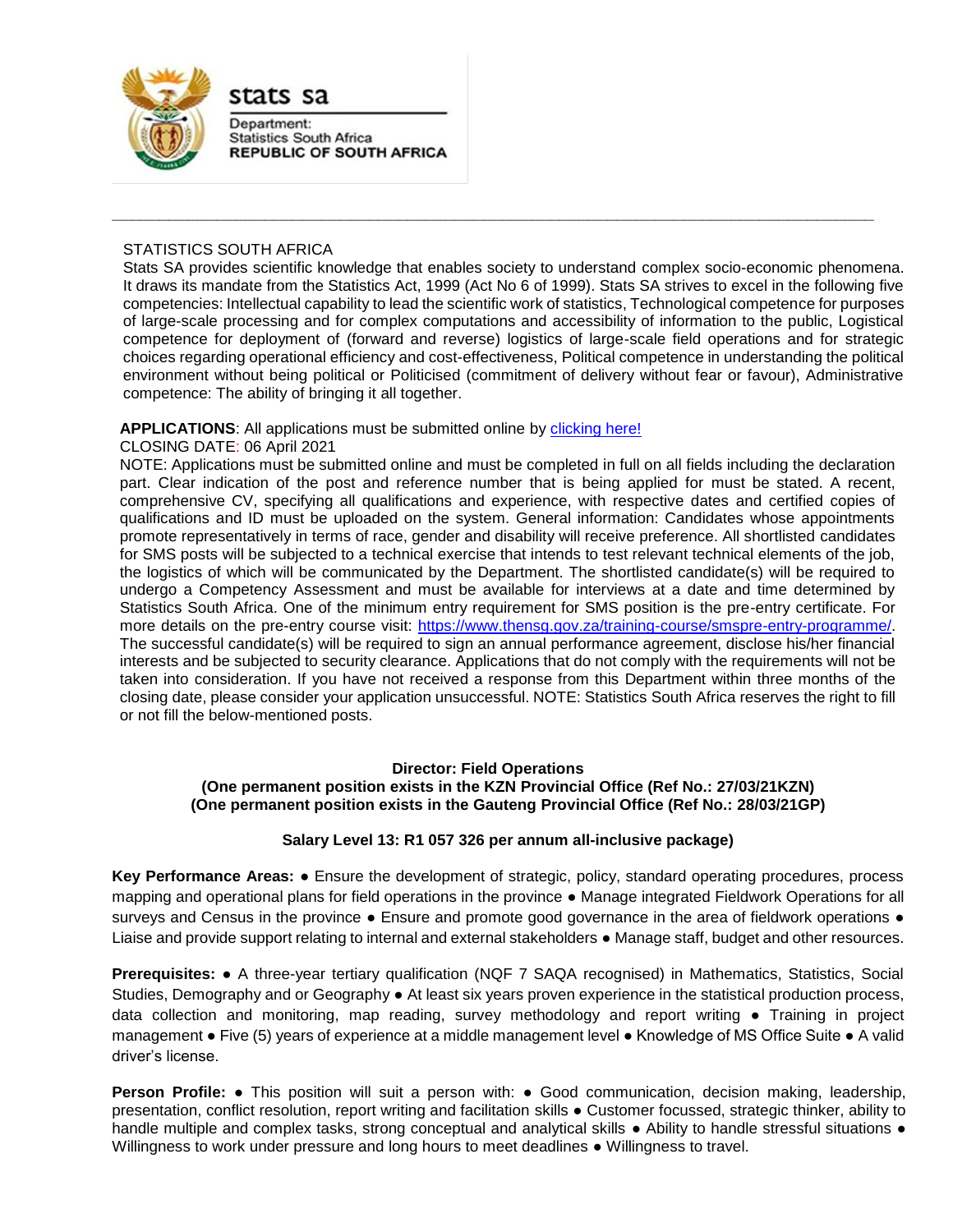## **Chief Survey Statistician One permanent position exists at in the Private Sector Financial Statistics chief directorate, Head Office, Pretoria (Ref No 29/03/21HO)**

## **(Salary Level 13: R1 057 326 all-inclusive remuneration package per annum)**

**Key Performance Areas:** ● Develop stakeholder engagement strategy ● Ensure the development of the operational plan, survey methodology, questionnaire, data processing system and statistical processing methodology ● Oversee the data collection process, training of data collectors and development of training manuals ● Perform highly specialised data analysis and editing; and/or oversee the team's analysis and editing ● Ensure the development and maintenance of quality standards and data analysis framework ● Oversee the development and maintenance of the dissemination plan, compile publication and clearance documents ● Ensure the development and maintenance of detailed sources and methods documentation ● Manage budget and other resources.

**Prerequisites: •** An Honour's degree in Statistics/ Economics/ Econometrics/ Accounting • Advanced training in SAS ● Introduction to Project Management, Introduction to Economic Indicators and Analysis is an added advantage • At least 6 years relevant experience of which 5 years must be at middle management level • Knowledge of Specialist Statistical Techniques ● Knowledge of MS Office Suite ● A valid driver's license

**Person Profile: •** This position will suit a person with: • Good communication, numeracy, problem solving, interpersonal, analysis and interpretation of specialist data skills ● An innovative thinker who is assertive, self organised, self-motivated, independent and analytical oriented ● Ability to plan work, meet timelines and pay attention to detail ● Willingness to work under pressure and long hours to meet deadlines ● Willingness to travel.

### **Chief Methodologist**

# **One permanent position exists at in the Statistical Methods chief directorate, Head Office, Pretoria (Ref No 30/03/21HO)**

## **(Salary Level 13: R1 057 326 all-inclusive remuneration package per annum)**

**Key Performance Areas:** ● Design, develop and maintain suitable sampling frames and select samples for surveys ● Conceptualise and design computer programmes, develop methodologies for weighting and estimation, and conduct weighting and estimation for survey areas ● Provide specialist advice and evaluate the quality of surveys and censuses • Conceptualise, develop and maintain sources and methods documentation • Render technical guidance in the development of specifications, guidelines and procedures for the development of programmes and systems • Provide specialist advice to stakeholders and the methodology team • Provide onthe-job training to team members.

**Prerequisites:** ● An Honour's degree in Statistics/ Economics/ Econometrics/ Mathematics or related field of study ● Advanced training in SAS ● Project Management experience ● At least 6 years relevant experience of which 5 years must be at middle management level ● Research skills as well as skills to implement operational theoretical solutions to problems researched • Knowledge of statistical processes • Knowledge of MS Office Suite • A valid driver's license

**Person Profile: •** This position will suit a person with: • Good communication, numeracy, problem solving, interpersonal, analysis and interpretation of specialist data skills ● An innovative thinker who is assertive, self organised, self-motivated, independent and analytical oriented ● Ability to plan work, meet timelines and pay attention to detail ● Willingness to work under pressure and long hours to meet deadlines ● Willingness to travel.

### **Director: Economic Sector**

#### **(One permanent position exists in the South African National Statistics System (SANSS) (Ref No.: 31/03/21HO) Salary Level 13: R1 057 326 per annum all-inclusive package)**

**Key Performance Areas:** ● Provide technical support and advice to entities of the NSS within the economic sector ● Ensure coordination and alignment of production of economic statistics ● Ensure establishment of clearance protocol for economic statistics ● Ensure development and reviewing of economic annual plans and sector strategies for the directorate ● Manage staff, budget and other resources.

**Prerequisites: ●** A three-year tertiary qualification (NQF 7 SAQA recognised) in Statistics, Social Sciences, Demography, Economics and or Econometrics ● At least six years proven experience in the statistical production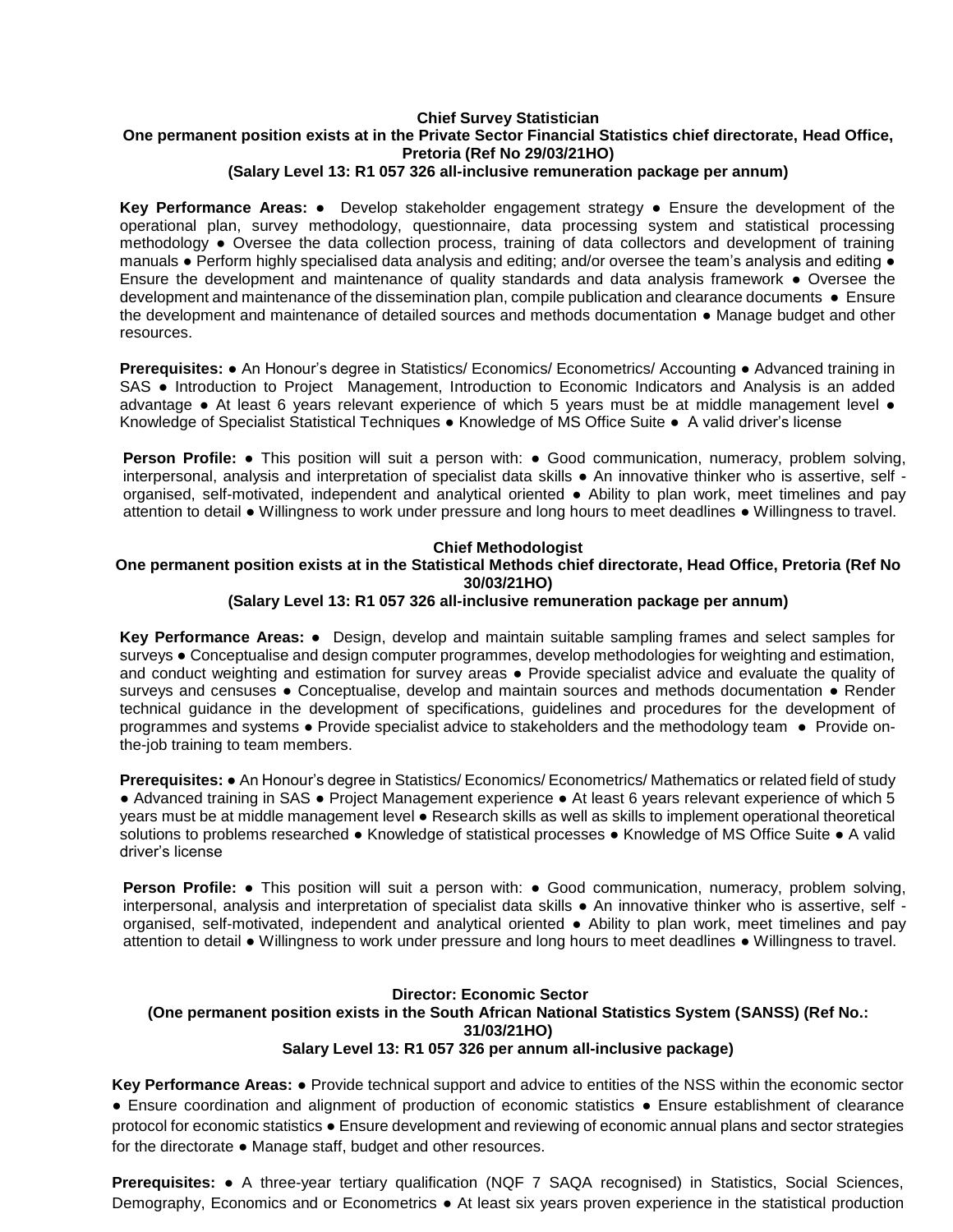processes, data collection, survey methodology and report writing ● Training in project management, and statistical analysis • Extensive knowledge on the need for monitoring and evaluation systems and the purpose they serve • Extensive experience in official and national statistics ● Five (5) years of experience at a middle management level ● Knowledge of MS Office Suite ● Knowledge of SAS or any other statistical packages ● A valid driver's license.

**Person Profile: •** This position will suit a person with: • Good communication, decision making, leadership, presentation, conflict resolution, report writing and facilitation skills ● Customer focussed, strategic thinker, ability to handle multiple and complex tasks, strong conceptual and analytical skills • Ability to handle stressful situations • Willingness to work under pressure and long hours to meet deadlines ● Willingness to travel extensive.

## **Director: Social Protection & Services (One permanent position exists in the South African National Statistics System (SANSS) (Ref No.: 32/03/21HO) Salary Level 13: R1 057 326 per annum all-inclusive package)**

**Key Performance Areas:** ● Provide technical support and advice to entities of the NSS within the Social Protection and Services sector ● Ensure coordination and alignment of production of Social Protection and Services statistics ● Ensure establishment of clearance protocol for Social Protection and Services statistics ● Ensure development and reviewing of social protection and services annual plans and sector strategies for the directorate • Manage staff, budget and other resources.

**Prerequisites:** ● A three-year tertiary qualification (NQF 7 SAQA recognised) in Statistics, Social Sciences, Demography, Economics and or Econometrics ● At least six years proven experience in the statistical production processes, data collection, survey methodology and report writing ● Training in project management, and statistical analysis • Extensive knowledge on the need for monitoring and evaluation systems and the purpose they serve • Extensive experience in official and national statistics ● Five (5) years of experience at a middle management level ● Knowledge of MS Office Suite ● Knowledge of SAS or any other statistical packages ● A valid driver's license.

**Person Profile: •** This position will suit a person with: • Good communication, decision making, leadership, presentation, conflict resolution, report writing and facilitation skills ● Customer focussed, strategic thinker, ability to handle multiple and complex tasks, strong conceptual and analytical skills • Ability to handle stressful situations • Willingness to work under pressure and long hours to meet deadlines ● Willingness to travel extensive.

### **Director: Safety, Peace, Justice and Governance Sector (One permanent position exists in the South African National Statistics System (SANSS) (Ref No.: 33/03/21HO) Salary Level 13: R1 057 326 per annum all-inclusive package)**

**Key Performance Areas:** ● Provide technical support and advice to entities of the NSS within the the Safety, Peace, Justice and Governance Sector ● Ensure coordination and alignment of production of the Safety, Peace, Justice and Governance Sector statistics ● Ensure establishment of clearance protocol for the Safety, Peace, Justice and Governance Sector statistics ● Ensure development and reviewing of the Safety, Peace, Justice and Governance Sector annual plans and sector strategies for the directorate ● Manage staff, budget and other resources.

**Prerequisites:** ● A three-year tertiary qualification (NQF 7 SAQA recognised) in Statistics, Social Sciences, Demography, Economics and or Econometrics ● At least six years proven experience in the statistical production processes, data collection, survey methodology and report writing ● Training in project management, and statistical analysis • Extensive knowledge on the need for monitoring and evaluation systems and the purpose they serve • Extensive experience in official and national statistics ● Five (5) years of experience at a middle management level ● Knowledge of MS Office Suite ● Knowledge of SAS or any other statistical packages ● A valid driver's license.

**Person Profile: •** This position will suit a person with: • Good communication, decision making, leadership, presentation, conflict resolution, report writing and facilitation skills ● Customer focussed, strategic thinker, ability to handle multiple and complex tasks, strong conceptual and analytical skills • Ability to handle stressful situations • Willingness to work under pressure and long hours to meet deadlines ● Willingness to travel extensive.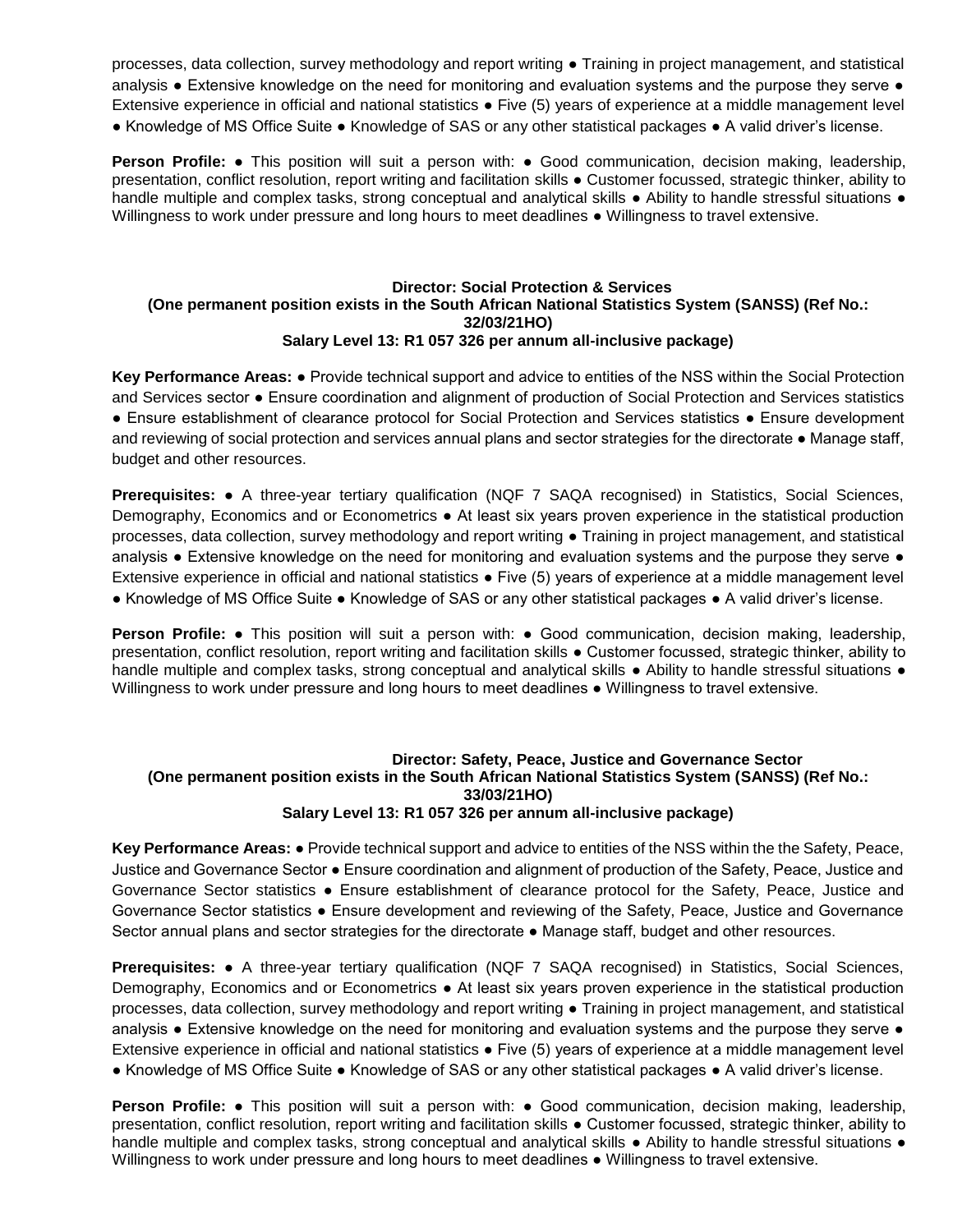#### **Director: Data and Technology Support (One permanent position exists in the South African National Statistics System (SANSS) (Ref No.: 34/03/21HO) Salary Level 13: R1 057 326 per annum all-inclusive package)**

**Key Performance Areas:** ● Manage the development and implementation of SDMX web services for aggregated NSS data • Ensure development and implementation of SDMX data sharing and ICT tools for NSS • Ensure implementation of data sharing for unit record data using Connect Direct ● Ensure development of ICT tools in support of NSS subsystems and Independent Quality Assessment ● Ensure development of operational plans, policies and procedures within the directorate ● Liaise with internal and external stakeholders ● Manage staff, budget and other resources.

**Prerequisites: ●** A three-year tertiary qualification (NQF 7 SAQA recognised) in Information Technology (IT), Statistics, or Social Science ● Five (5) years of experience at a middle management level ● Knowledge, understanding, and experience of international and national development frameworks ● Extensive knowledge, and experience in statistical production using the statistics value chain ● Knowledge, understanding, and experience of the need for indicator technical metadata for database development ● Experience in moving large datasets that has audit trails ● Knowledge and experience in data quality assessments based on SASQAF and experience in maintaining a metadata repository based on SASQAF assessments ● Knowledge, understanding, and experience of the international standard called SDMX ● Extensive knowledge, and experience in the practice of official statistics ● A valid driver's license.

**Person Profile: •** This position will suit a person with: • Good communication, decision making, leadership, presentation, conflict resolution, report writing and facilitation skills ● Ability to articulate, describe, and communicate abstract concepts simply to stakeholders ● Ability to handle stressful situations ● Understanding the ICT needs (specifically applications and databases required) of other units in the branch (at Stats SA) and entities of the NSS ● Willingness to work under pressure and long hours to meet deadlines ● Willingness to travel extensive.

### **Director: Information Services (One permanent position exists in the South African National Statistics System (SANSS) (Ref No.: 35/03/21HO) Salary Level 13: R1 057 326 per annum all-inclusive package)**

**Key Performance Areas:** ● Ensure implementation of systems to update all development indicators ● Manage the development and maintenance of indicator dissemination portal ● Ensure development and maintenance of NSS catalogue of data sources for dissemination • Ensure development of indicator visualisation for dissemination • Ensure development of SDMX compliant DSDs and MSDs ● Ensure development of operational plans, policies and procedures within the directorate ● Liaise with internal and external stakeholders ● Manage staff, budget and other resources.

**Prerequisites: ●** A three-year tertiary qualification (NQF 7 SAQA recognised) in Information Technology (IT), Statistics, or Social Science ● Five (5) years of experience at a middle management level ● Knowledge, understanding, and experience of international and national development frameworks ● Knowledge, understanding, and experience of the need for indicator technical metadata to develop visualisations • Knowledge, understanding, and experience of the international standard called SDMX ● Database and System development ● Extensive knowledge, and experience in statistical production using the statistics value chain ● A valid driver's license.

**Person Profile: •** This position will suit a person with: • Good communication, decision making, leadership, presentation, conflict resolution, report writing and facilitation skills ● Ability to articulate, describe, and communicate abstract concepts simply to stakeholders ● Ability to handle stressful situations ● Understanding the ICT needs (specifically applications and databases required) of other units in the branch (at Stats SA) and entities of the NSS ● Willingness to work under pressure and long hours to meet deadlines ● Willingness to travel extensive.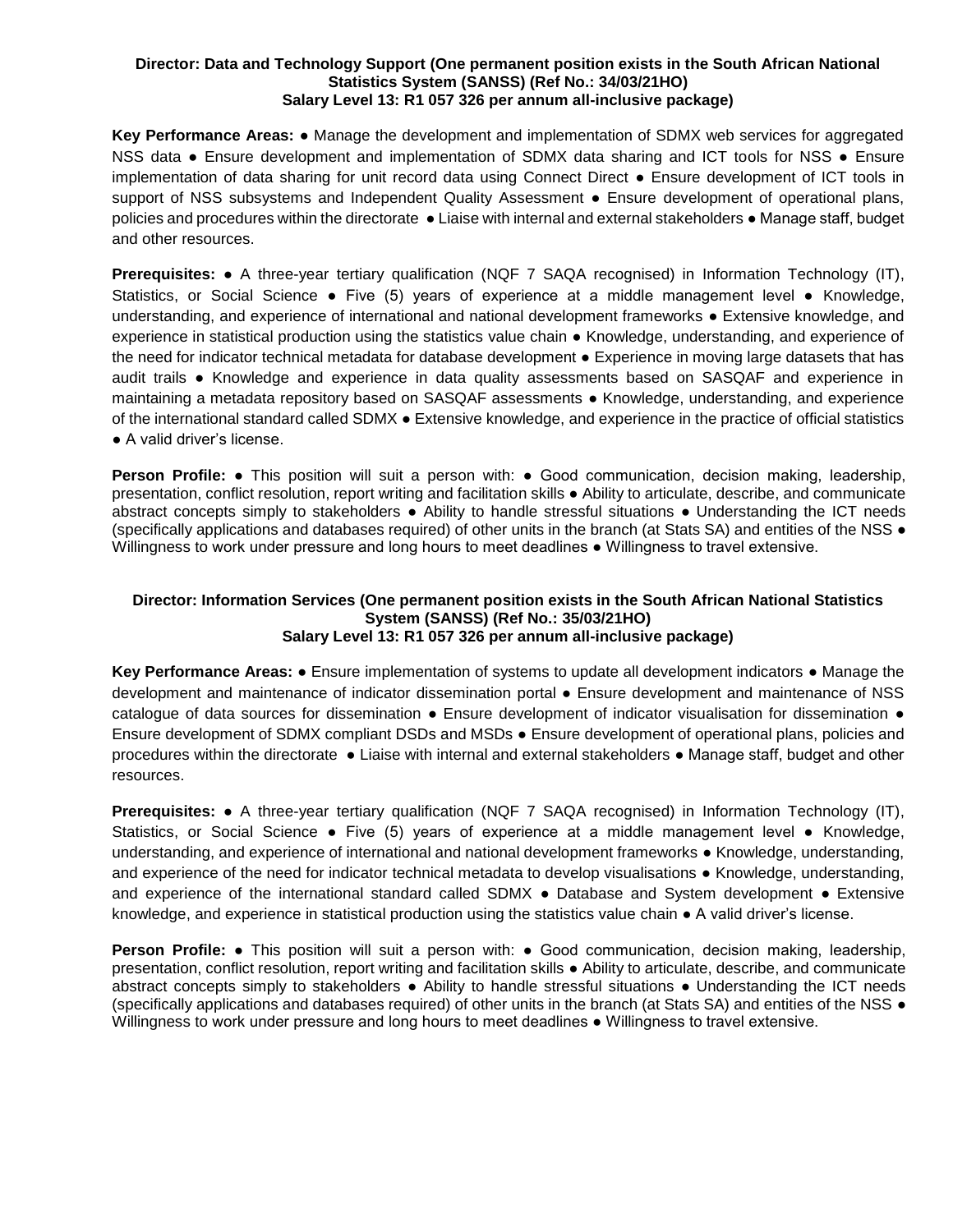# **Director: Data Management (One permanent position exists in the South African National Statistics System (SANSS) (Ref No.: 36/03/21HO)**

# **Salary Level 13: R1 057 326 per annum all-inclusive package)**

**Key Performance Areas:** ● Ensure development of strategies and protocols on data sharing ● Manage the development, maintenance and support of databases that impact on SANSS and NSS ● Ensure development and maintenance of SDMX repository ● Provide support to partners in developing and re-engineering NSS administrative databases ● Ensure development of operational plans, policies and procedures within the directorate ● Liaise with internal and external stakeholders ● Manage staff, budget and other resources.

**Prerequisites: ●** A three-year tertiary qualification (NQF 7 SAQA recognised) in Information Technology (IT), Statistics, or Social Science ● Five (5) years of experience at a middle management level ● Knowledge, understanding, and experience of international and national development frameworks ● Knowledge, understanding, and experience of the need for indicator technical metadata for database development ● Knowledge of web services in support of data exchange • Knowledge and experience in creating and managing SDMX data repository • Knowledge and experience in using tools for the secure transfer of data between entities and across networks  $\bullet$ Knowledge, understanding, and experience of the international standard called SDMX ● A valid driver's license.

**Person Profile: •** This position will suit a person with: • Good communication, decision making, leadership, presentation, conflict resolution, report writing and facilitation skills ● Ability to articulate, describe, and communicate abstract concepts simply to stakeholders ● Ability to handle stressful situations ● Understanding the ICT needs (specifically applications and databases required) of other units in the branch (at Stats SA) and entities of the NSS ● Willingness to work under pressure and long hours to meet deadlines ● Willingness to travel extensive.

## **Director: Statistical Support and Coordination (One permanent position exists in the Eastern Cape Provincial Office (Ref No.: 37/03/21EC) (Salary Level 13: R1 057 326 per annum all-inclusive package)**

**Key Performance Areas:** ● Assess, monitor, and meet statistical information needs of users ● Undertake and oversee advocacy for Stats SA and the use of statistics in the province ● Facilitate, address and implement the SANSS activities in the province • Provide information technology technical support • Coordination of district offices relating to administration ● Manage and oversee programme office requirements and reporting

**Prerequisites:** ● A three-year tertiary qualification (NQF 7 SAQA recognised) in Mathematics, Statistics, Social Studies, Demography and or Geography ● At least six years proven experience in the statistical production process, data analysis, map reading and report writing • Training in project management • Five (5) years of experience at a middle management level ● Knowledge of MS Office Suite ● A valid driver's license.

**Person Profile: •** This position will suit a person with: • Good communication, decision making, leadership, presentation, conflict resolution, report writing and facilitation skills ● Customer focussed, strategic thinker, ability to handle multiple and complex tasks, strong conceptual and analytical skills • Ability to handle stressful situations • Willingness to work under pressure and long hours to meet deadlines ● Willingness to travel.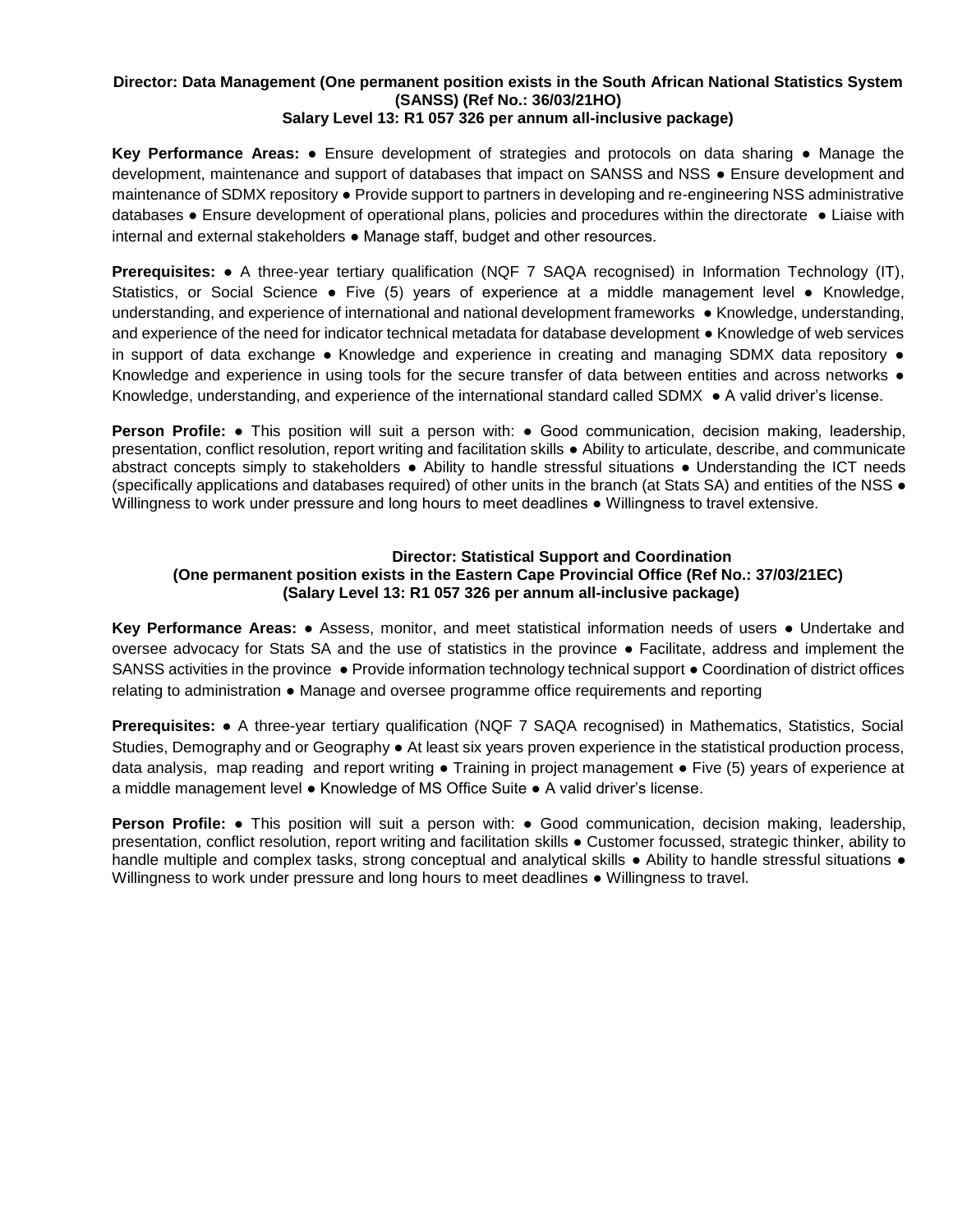#### **Price Methodologist One permanent position exists in the Price Statistics chief directorate, Head Office (Salary Level 9: R376 596 per annum) (Ref: No.: 38/03/21 HO)**

**Key Performance Areas:** ● Provide inputs on developing methodology and continuous improvement regarding price statistics based on international best practices of price statistics • Participate in ensuring that price statistics are collected and compiled using the best international practices ● Participate in the development and maintenance of detailed sources and methods documentation on relevant activities for all price statistics publications ● Participate in reweighting (weights estimation) rebasing and sample management of price statistics ● Design statistical programs and participate in the writing of guidelines, specifications and instructions to programmers and analyse data ● Interact with internal and external stakeholders as required ● Provide inputs to management relating to MTEF and operational planning and budgeting

**Prerequisites: •** A three-year tertiary qualification in in Economics/ Statistics or related • Training in quantitative analysis ● Two years' experience in quantitative analysis and research ● Knowledge of Price statistics, Economics and Statistics ● Experience and knowledge of SAS and/or other statistical packages ● Knowledge MS Office Suite especially Excel.

**Person Profile:** This position will suit a person with: • Analytical, research, writing and problem solving skills • A hardworker with the ability to identify problems and willingness to adapt to change ● Ability to critically evaluate work methods and content ● Ability to work independently ● Willingness to work under pressure and long hours to meet deadlines.

## **Deputy Director: Electronic Product Development Two permanent positions exist in the Publication Services Chief Directorate (Ref. No: 39/03/21HO) (Salary Level 11: R733 257 all-inclusive remuneration package per annum)**

**Key Performance Areas:** ● To develop, review and implement policies and procedures ● Develop electronic datasets for surveys and administrative records ● Develop and implement new product development plans to make a survey a standard product ● To ensure data quality management ● Facilitate interaction with internal and external users ● Manage staff and other resources.

**Prerequisites: •** A three-year tertiary qualification in Statistics • Training in data management and SAS • At least five years proven experience ● Knowledge of Survey processes ● Knowledge of MS Office suite ●

**Person Profile: •**This position will suit a person with: Good communication and interpersonal skills • Logical thinking, customer focus ● Ability to work under pressure and long hours to meet deadlines ● Willingness to travel.

### **Deputy Director: Internal Audit Ref One permanent position exist in the Internal Audit Chief Directorate (Ref No: 40/03/21HO) (Salary Level 11: R733 257 all-inclusive remuneration package per annum)**

**Key Performance Areas: ●** Manage the internal audit sub directorate ● Develop strategic internal audit plans ● Implement the approved Internal Audit operational plan ● Participate in the coordination with other internal and external service providers of assurance to ensure proper coverage to minimise duplication of effort ● Keep up to date with new developments in the internal audit environment

**Prerequisites:** ● A three-year tertiary qualification in Auditing, Finance or related field, CIA (Certified Internal Auditor), completed articles, CCSA (Certification in Control Self-Assessment), CFSA (Certified Financial Systems Auditor) CGAP (Certified Government Auditing Professional) or CISA (Certified Information Systems Auditor) ● A minimum of five (5) years' experience in Auditing, Finance, Risk Management, Corporate Governance or other related fields ● A minimum of two (2) years specific experience in a specialized audit field of Performance Auditing ● Knowledge of relevant Acts, Legislation and Regulations ● A high level of computer skills Knowledge of government systems (BAS, Persal, etc)

**Person Profile:** This position will suit a person with: ● Honesty and integrity, independence and good judgement ● Good presentation, interviewing, client and interpersonal relationship skills ● Exceptional analytical and decisionmaking skills ● Diversity awareness ● Ability to pay attention to detail ● Deadline driven and willingness to work under pressure and travel when required.